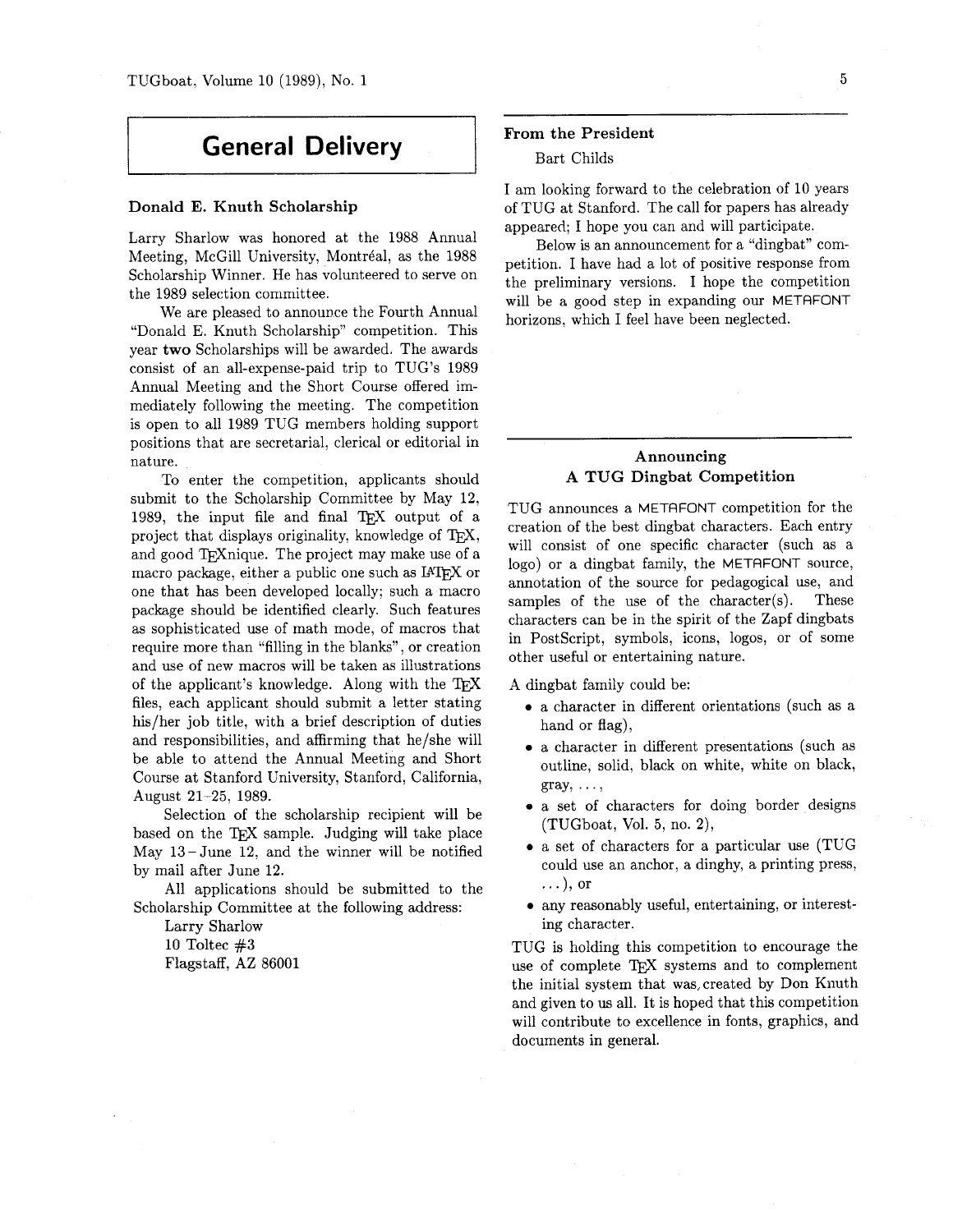**Prizes** 

- $1<sup>st</sup>$  Prize: \$250 plus autographed volumes A through E of Computers & Typesetting.
- **2"d** Prize: \$100 plus two autographed volumes of choice.
- 3<sup>rd</sup> Prize: \$50 plus one autographed volume of choice.
- Five Honorable Mentions: autographed volume of choice.

# **Conditions for Submission**

- 1. The artist/author shall be the creator of the METAFONT sources and attest to the best of his/her knowledge that public distribution of these sources will not infringe on any known property rights. TUG will assist in efforts to determine that no property rights exist in any submission.
- 2. Each submission should be a dingbat family or a single character. Each individual may make as many submissions as desired, but each should be on a different theme. The METAFONT source shall be submitted electronically or on a standard diskette, PC or Mac format. Other formats can be approved on an ad *hoc* basis. The METAFONT source must be compatible with plain. **mf** ; any additional METAFONT macros that are necessary must be furnished and become a part of the submission.
- 3. Each submission shall be accompanied by a text, in TEX, to explain its meaning, give examples of its use, and show the character in at least three sizes. These sizes should be appropriate for use in textual documents and screen display. A range of lOpt to 72pt is considered appropriate. This text will be the primary object studied to determine the awarding of prizes.
- 4. Each character or family shall include a discussion of one to five pages on considerations of design and METAFONT implementation. This discussion is for the purpose of pedagogy for other METAFONT users. The discussion should be appropriate for inclusion as a part of a possible companion to Volumes C and E, The METRFONTbook and Computer Modern Typefaces. Additional pages may be added for useful METAFONT macros. This source will also be considered as part of the basis for awarding of prizes.
- 5. TUG shall have the right to publish and use all submissions. Submissions shall carry

explicit permission for unlimited redistribution of the sources and characters on the same basis as TFX and METAFONT. This will include acknowledgement of the creator and TUG in the sources in all redistributions.

6. The artist/author's submission carries implied agreement to abide by the terms of this announcement. It is expected that the judging will be done by ballot of the members attending TUG 89 but this is subject to change at the discretion of the Finance Committee of TUG.

### **Editorial Comments**

#### Barbara Beeton

Once again it's time to get organized and put all of the good things I've seen before anyone else into a nice neat package. The news from all over the world is that TEX continues to be both a challenge and a useful production tool, and users are organizing regional interest groups as well as conferences of wider scope. See the calendar and the reports following it for details.

#### **news**

As has already been announced, Donald Knuth will be giving the keynote address at the tenth annual TUG meeting at Stanford, 21-23 August 1989, on the subject of "The errors of T<sub>F</sub>X". His paper on this subject will soon be published in  $Software-$ Practice and Experience. And occasional errors continue to be found (actually, I suspect the process owes more to careful excavation than to "luck" in most cases); the current versions are

2.97 **PLAIN. TeX** 2.94 METAFONT 1.7 **PLAIN .MF** 1.7

Some changes have also been made to the CM fonts, in the files

**CMBASE** . **MF BIGOP. MF ROMANL** . **MF SYM** . **MF SYMBOL. MF** 

These changes definitely affect all **cmsy\*** and **cmex\***  fonts; if you have the capability, you should regenerate these. Other fonts are also affected randomly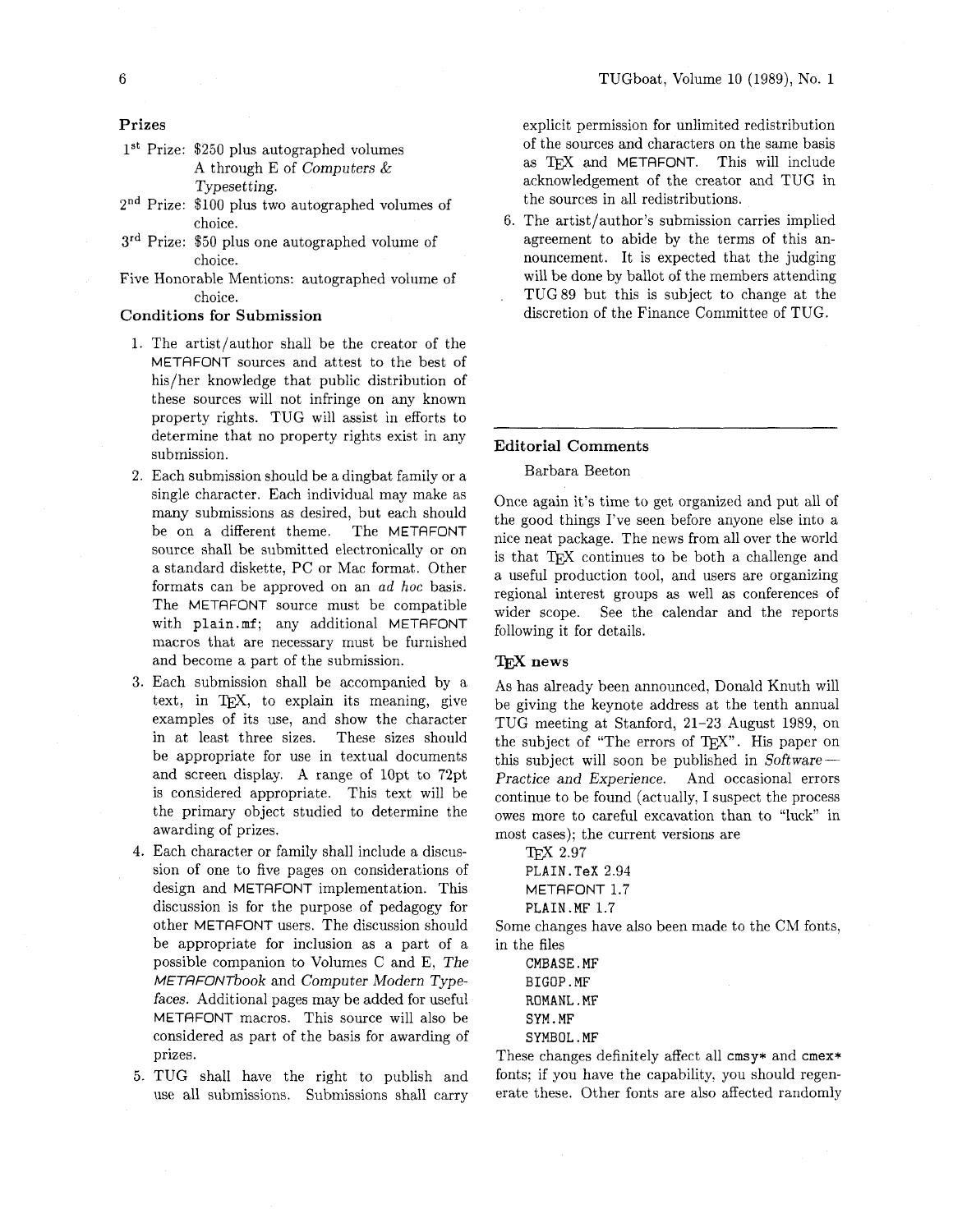in various magnifications; the list is too long to reproduce here, and it may not be the same for different resolutions or settings of blacker. You could regenerate everything if you have the capability and patience, but unless you are a distributor, a service center, or are actively shipping . dvi files to other sites, you shouldn't have any problems if you wait for someone else to to the job.

The changes to TFX, METAFONT and the CM fonts are posted in the errata list supplement bound into this issue.

All changes have been communicated to all the implementors and distributors on my mailing list. If you are creating a new implementation of TpX and distributing it to other users, you should be receiving this information. Send me your name and address (preferably an electronic address accessible via the Internet), and a short description of the implementation you're working on.

#### **TUG boat selections on-line**

The directory <TeX. TUGBOAT> has been in existence at Score.Stanford.edu for some time now, and slowly, very slowly, items that have appeared in TUGboat ery slowly, hellis that have appeared in 10Gooat<br>are being installed for general use. The TUGboat<br>header files are there, of course --TUGBOT .STY for use with Plain TFX and LTUGBOT. STY for IATFX (as an article sub-style). Several sample articles are present, along with a "driver" file that reads in the (plain) headers and then the article files: TUGBOT . TeX (the driver file), TBOHYF . TeX (the most recent edition of the hyphenation exception list) and TBOCYR.TeX (the article from TUGboat 6#3 that introduced the cyrillic and AMS extra symbol fonts).

Other items now available at Score include

- the .mf sources for Knuth's Punk fonts (TUGboat  $9#2$ ); 13 files named PUNK\*.MF
- .mf sources and the article and macros for APL fonts (TUGboat 8#3); files APL\*.TeX, CMAPLIO . \*, and TBOAPL . TeX
- tree diagrams by David Eppstein (TUGboat  $6#1$ ); files TREEDEF. TeX and TBOTREE. TeX
- **FIATEX** macros for form letters, MERGE. STY, by Graeme McKinstry (TUGboat 8#1, revised)
- hyphenation patterns for German (GERMAN-HYPH. TeX), Icelandic (ICEHYPH. TeX) and Portuguese (PORTHYPH.TeX); if anyone knows of other available patterns, please let me know.
- complete TUGboat tables of contents, files TB-CONT . DEF, TBvvyy . CNT for volume vv published in year yy and two driver files to produce the contents for volumes 1-5 (TBCVOS . TeX) and  $6-10$  (TBCV10.TeX)

The file -CHRONO- . DIR (there is one in every <TeX> subdirectory at Score) contains a chronological list of the directory contents. -READ- .TUG and TUGFIL. CHG describe the files in the directory and identify any updates that have been made.

These files are available from Score via anonymous FTP on the Internet. Copies have also been installed in the archives at Clarkson and Aston, and we are looking into ways to make them available from the TUG office for those who have no network access.

#### **More honors for Knuth**

On 7 October 1988, as part of the celebration accompanying the dedication of the new Center for Information Technology, Brown University awarded Donald Knuth an honorary Doctor of Science degree, in accordance with the following citation.

#### **Donald Ervin Knuth Doctor of Science**

Computer science pioneer, mathematical typographer, developer of the art of programming, concrete mathematician, musician, and author, you are renowned in many areas for your uncompromisingly high standards and your seminal contributions. In your web you have caught the essence of computer science. In your books you have made profound and influential contributions to your fields. In your mathematical typography you have provided the glue for the expression of ideas, great and small. Through your music you have elevated spirits. Through your writings you have expressed artistic, surreal, and transcendental connections. You have been an inspiration to generations of colleagues and students. We honor you today as a distinguished scholar and scientist who epitomizes the academic life at its best.

Propter scientiam egregiam et famam universalem et in rebus computandis et in musica litterisque, auctoritate mihi commissa te ad gradum *in Scientia Doctoris* admitto, omniaque jura atque privilegia ad hunc gradum pertinentia tibi concedo. In huius testimonium hoc diploma tibi gravitate summa do.

| October seventh | Howard R Swearer |
|-----------------|------------------|
| 1988            | Præses           |

# **UNIVERSITAS BRUNENSIS**

Providentize in Rhodiensis Insulze Republica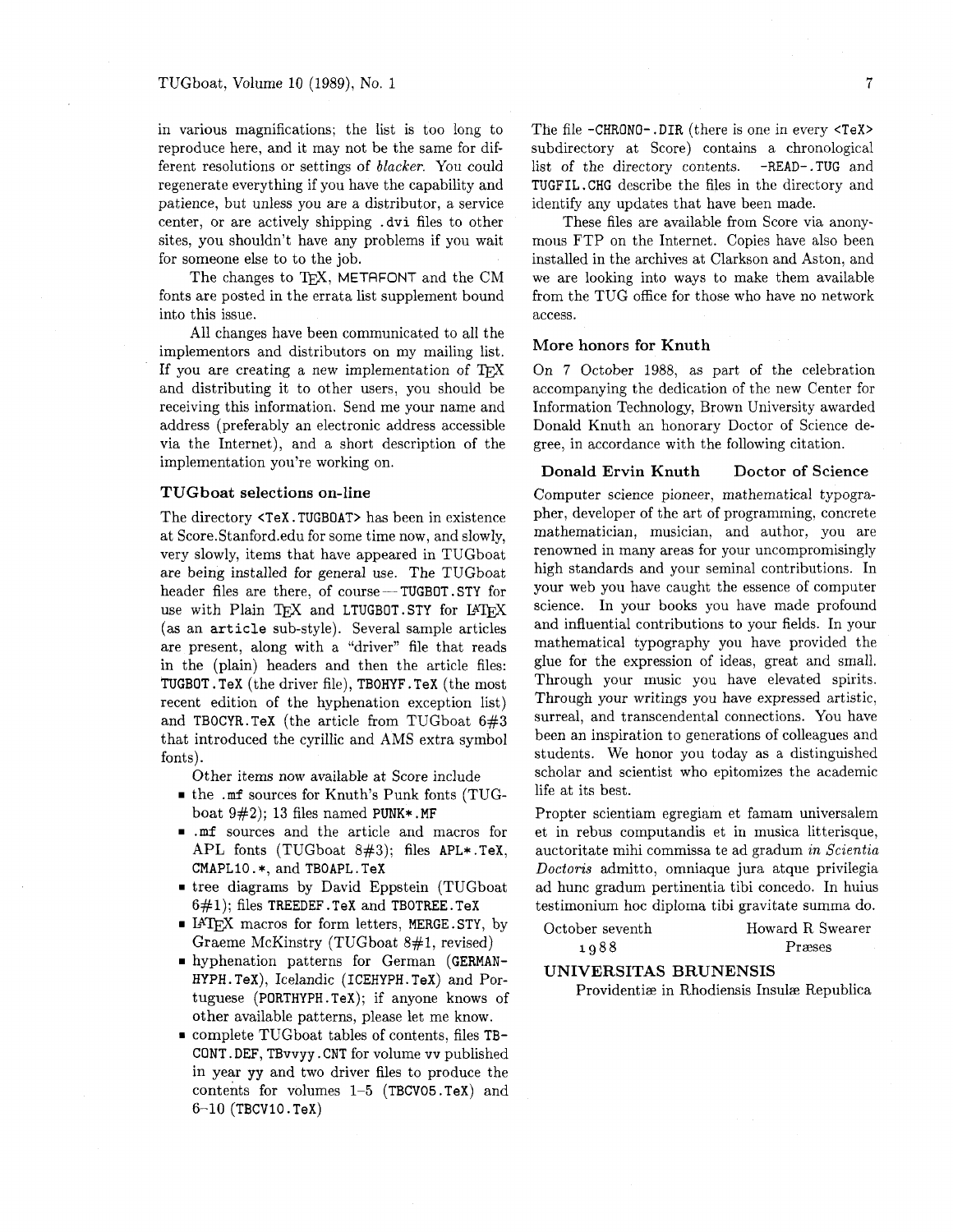# **A** TEX **Encounter in Japan**

#### Barbara Beeton

On January 27, following a meeting in Tokyo of ISO/IEC JTCl/SCl8/WG8 (whew!), the international Working Group whose interest is in standardization of office and publishing systems, and from which the SGML standard was issued, I attended a presentation devoted to introducing the family of WG8 standards to members of the Japanese manufacturing and business community. Two standards were discussed in some detail: SGML (IS0 8879- 1986, Standard Generalized Markup Language) and SPDL (Standard Page Description Language, still a working paper). Two others, DSSSL (Document Style, Semantics and Specification Language) and Font Information Interchange (DIS 9541, an official draft, and the reason for my presence in Tokyo), were mentioned, but not described in detail.

The rationale for SGML is similar to that for  $IATEX - a document has a logical structure that is$ separate from its presentation, and formally indicating this structure by markup enhances the value of the document content by making it transmittable and processable. (A couple of talks on SGML were on the program at the August '88 TUG meeting in Montréal, and can be found in the Proceedings.) In Tokyo, the focus was on how these standards could support the publication needs, both paper and electronic, of large organizations (one specific example was the Department of Energy of the U.S. Government), and some demonstrations of SGML-based was the Department or Energy of the U.S. Government), and some demonstrations of SGML-based<br>products - an editor and a markup aid - using an<br>amazonale test in Jacquese describing the technology example text in Japanese describing the tools and prepared particularly for the Tokyo audience.

All very interesting, but what does it have to do with TFX? It turns out that the paper copy of the SGML talk, by Martin Bryan of SOBEMAP in Belgium, and Yoichi Tanaka of Toppan Printing Company of Tokyo, was prepared using TEX, more specifically JIAT<sub>F</sub>X, as the formatter. This is a natural pairing of the two systems-SGML for structural markup, and TFX for formatting. For the demonstration, TFX was running on a workstation, and changes to the text could be processed immediately; an impressive display, as always. The authors kindly provided me with the original typeset output of the talk; the first page appears on page 9. To prepare this copy, TFX was run on a FACOM (Fujitsu) computer, and the output sent to a Hell Digiset phototypesetter at 900 dpi. The beginning of the input used to prepare this copy appears on page 10; however, this is reproduced from a photocopy of (unknown) laser printer output, so the quality has suffered. Mr. Tanaka informed me that the T<sub>F</sub>X software was provided by the ASCII Corp. (a long-time member of TUG).

Earlier in the day, I'd had a chance to speak with Geoff Leach, a member of ASCII's publishing division staff. He informed me that the Japaneselanguage edition of The  $T<sub>E</sub>Xbook$  will probably appear early next summer; I'm looking forward eagerly to seeing a copy. There seems to be a devoted, and growing, group of TEX users in devoted, and growing, group of TEA users in<br>Japan— there have been presentations on Japanese<br>TEX at the last two TUG meetings— and a tailored<br>adition of The TEV hade are submuched it mans edition of The T $FX$ book can only make it more accessible. Stay tuned.

### **1FX Would Find It Difficult...**

From Donald Knuth:

When preparing Concrete Mathematics I ran across [this] example of an unusual displayed formula in a paper by Joseph Bertrand (Journal de  $1'Ecole Royale Polytechnique$  18 (1845)). It's [an example] that PostScript will do with relative ease, while T<sub>F</sub>X and METAFONT must work harder. We could pose it as a problem to get the nicest output; the French typesetting of 1845 leaves something to be desired. Curiously, Bertrand says he chose the notation *pour plus* de *simplicite'!* 

Désignons, pour plus de simplicité, par



Editor's note: Are there any takers?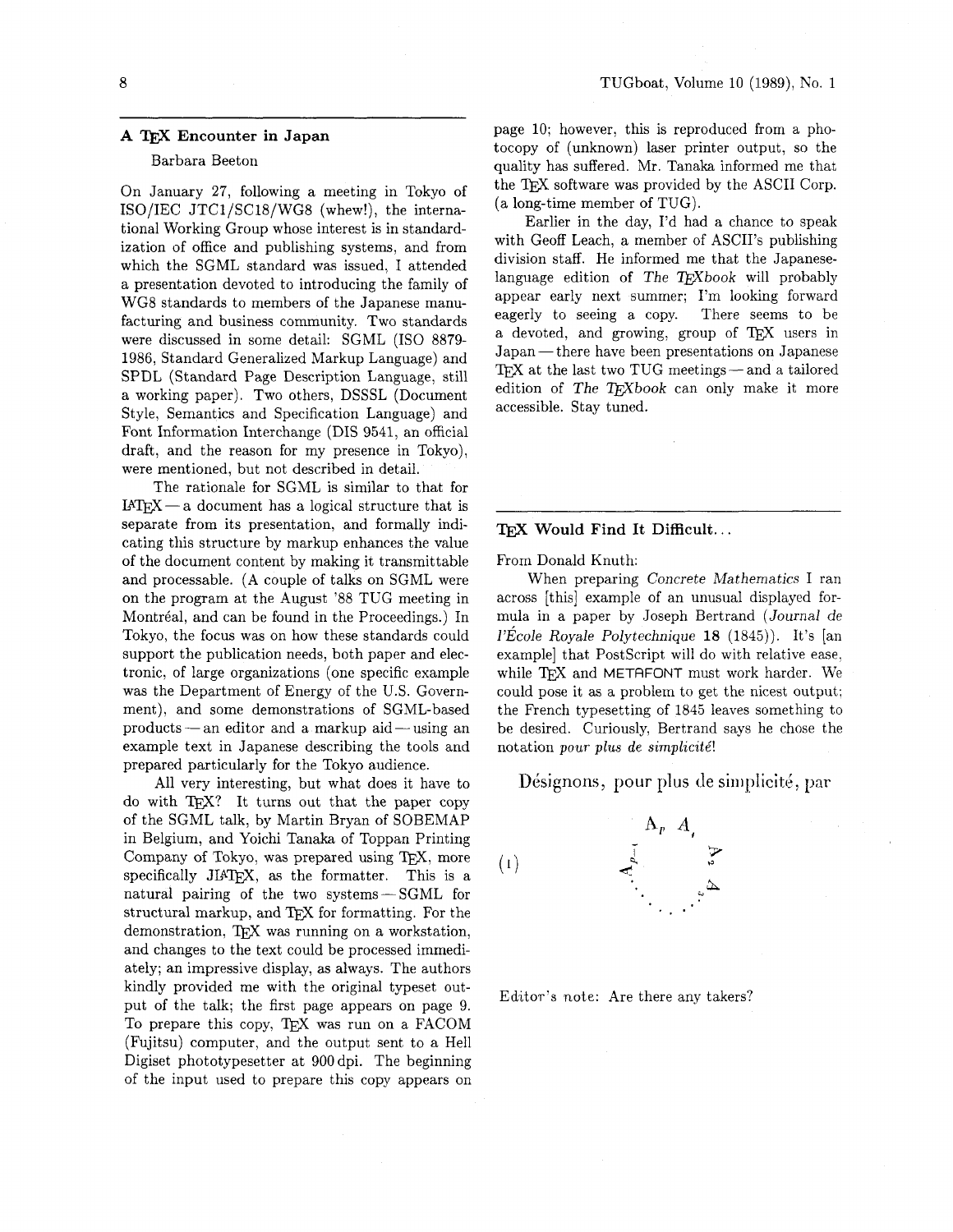# SGML/TEX 電子出版システム

Martin Bryan SOBEMAP/电中洋一 凸版印刷 (株)

# 1989年1月25日

凸版印刷 (株) は SOBEMAP 社より SGML 1シ ステムを導入し、本格的文書データベースを使用 した電子出版システムの開発に着手した。今回試 作したシステムは、TFX を印刷システムとして利 用したもので、高度な数式等を含む論文を手近な パソコンを使って印刷したり、CTSシステムを通 じて本格的な印刷を行うと共に、CD-ROM等の データベース出版にも容易に対応することが出来 るものである。

#### 標準マーク付け言語 (SGML)  $\mathbf 1$

昨年は米国においてDTP<sup>2</sup>がブームとなり、今 年は日本の DTP 元年となることが予想されてい る。ワードプロセッサは既に各家庭にまで入り込 み、今や文書をコンピュータで処理することはまっ たく当り前のことになっている。コンピュータを 用いて印刷を行なうことは、比較的古くから行な われていて、日本でも1970年の始めより、新聞 社、印刷会社を中心に CTS 3システムが開発され た。現在では新聞記事のほぼ 100%がコンピュー タ処理されている。

ところで、これらのコンピュータデータである 文書情報を扱う方法や環境は、現在でも多くの問 題を抱えており、日増しにその重用度を増してい る。ワードプロセッサのデータ非互換問題は昔から いわれていることである。世界規模の情報化がす すむ中で、さらにこの問題は深刻になりつつある。

またビデオテックス、CD-ROM、などのよう な、多様なメディアによる出版もニーズが高まっ てきている。このため文書情報は印刷だけではな く、多くのアプリケーションに応用できる必要が あるのだが、現在の多くの文書情報は汎用性に乏 しく、メディアを変えるたびに変換作業に多くの 負荷をかけている。

これらの問題を解決するためにSGMLと呼ばれ る文書情報の国際標準が開発され、既に1986年 10 月に国際規格 (ISO8879-1096) となっている。 SGML は文書情報から組版指示を分離し、情報の 本質である意味関係だけを記述し、文書データベー スとしようとするものである。

SGML の目的として次のものが上げられる。

- 文書情報交換の保証。情報流通の促進。
- 文書情報の有効利用。
- アプリケーション非依存。
- システム非依存。
- 編集の効率化。
- 著作の効率化。
- 文書入力の効率化。
- 入力のシステム非依存。

同様の考え方をもったものに IBM の GML があ る。名前のとおりこれは SGML のモデルとなった ものである。GML は DCF <sup>4</sup>という組版システム に含まれている。 組版情報を文書情報より分離し ようというものの例として、文書整形システムで ある TpX や、Scribe, Troff などのマクロを使った ものがある。

TFX の数式の例

 $a+b+c$ 

<sup>4</sup>Document Composition Facility

<sup>&</sup>lt;sup>1</sup>Standard Generalized Markup Language

 $^2\mathrm{Desk}$  Top Publishing

<sup>&</sup>lt;sup>3</sup>Computer Typesetting System